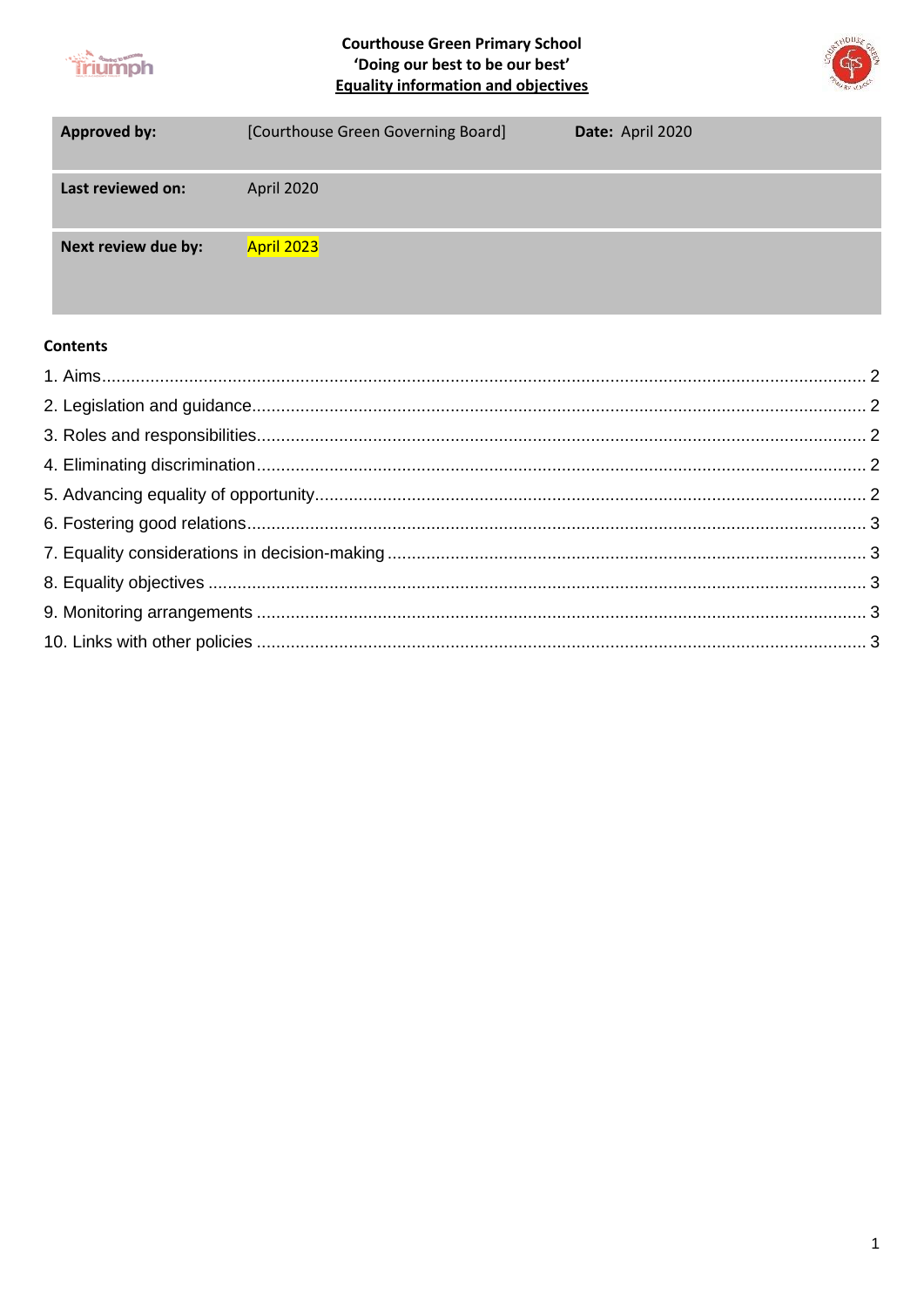### **1. Aims**

Our school aims to meet its obligations under the public sector equality duty by having due regard to the need to:

- Eliminate discrimination and other conduct that is prohibited by the Equality Act 2010
- Advance equality of opportunity between people who share a protected characteristic and people who do not share it
- Foster good relations across all characteristics between people who share a protected characteristic and people who do not share it

# **2. Legislation and guidance**

This document meets the requirements under the following legislation:

- [The Equality Act 2010,](http://www.legislation.gov.uk/ukpga/2010/15/contents) which introduced the public sector equality duty and protects people from discrimination
- [The Equality Act 2010 \(Specific Duties\) Regulations 2011,](http://www.legislation.gov.uk/uksi/2011/2260/contents/made) which require schools to publish information to demonstrate how they are complying with the public sector equality duty and to publish equality objectives

This document is also based on Department for Education (DfE) guidance: [The Equality Act 2010 and schools.](https://www.gov.uk/government/uploads/system/uploads/attachment_data/file/315587/Equality_Act_Advice_Final.pdf)  This document also complies with our funding agreement and articles of association.

## **3. Roles and responsibilities**

The governing board will:

- Ensure that the equality information and objectives as set out in this statement are published and communicated throughout the school, including to staff, pupils and parents, and that they are reviewed and updated at least once every four years
- Delegate responsibility for monitoring the achievement of the objectives on a daily basis to the Headteacher

The Headteacher will:

- Promote knowledge and understanding of the equality objectives amongst staff and pupils
- Monitor success in achieving the objectives and report back to governors

Staff members will:

• Support the Headteacher in promoting knowledge and understanding of the equality objectives amongst staff and pupils

All school staff are expected to have regard to this document and to work to achieve the objectives as set.

## **4. Eliminating discrimination**

The school is aware of its obligations under the Equality Act 2010 and complies with non-discrimination provisions. Where relevant, our policies include reference to the importance of avoiding discrimination and other prohibited conduct.

Staff and governors are regularly reminded of their responsibilities under the Equality Act, for example during meetings. Where this has been discussed during a meeting it is recorded in the meeting minutes. New staff receive training on the Equality Act as part of their induction, and all staff receive refresher training every September.

## **5. Advancing equality of opportunity**

As set out in the DfE guidance on the Equality Act, the school aims to advance equality of opportunity by:

- Removing or minimising disadvantages suffered by people which are connected to a particular characteristic they have (e.g. pupils with disabilities, or gay pupils who are being subjected to homophobic bullying)
- Taking steps to meet the particular needs of people who have a particular characteristic (e.g. enabling Muslim pupils to follow Eid)
- Encouraging people who have a particular characteristic to participate fully in any activities (e.g. encouraging all pupils to be involved in the full range of school activities)

In fulfilling this aspect of the duty, the school will:

• Publish attainment data each academic year